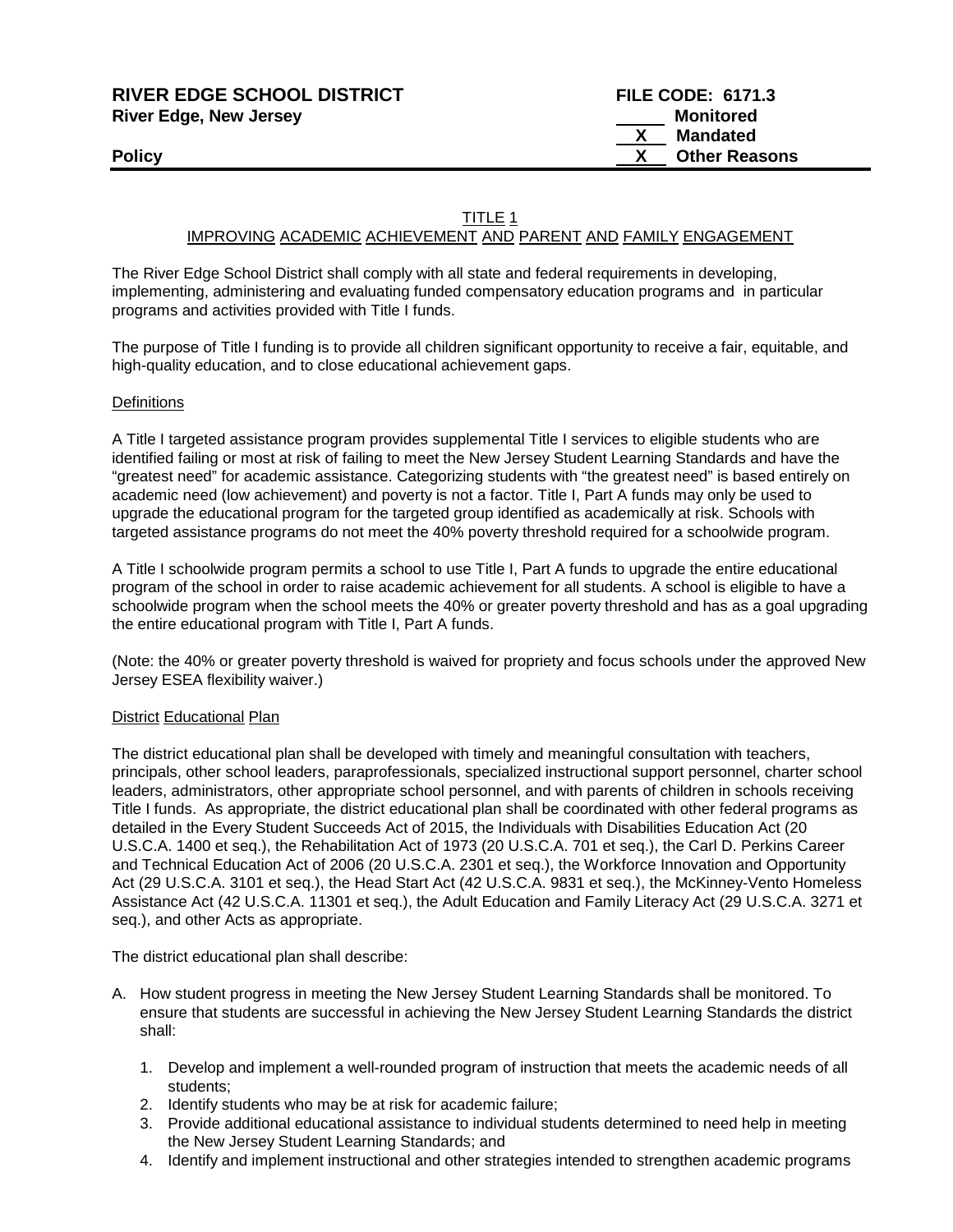and improve school conditions for student learning;

- B. How the district shall identify and address any disparities that result in low-income students and minority students being taught at higher rates than other students by ineffective, inexperienced, or out-of-field teachers;
- C. How the district shall carry out its responsibilities when the district is identified as needing comprehensive support and improvement and targeted support and improvement;
- D. The poverty criteria that will be used to select school attendance areas under the federal law (section 1113);
- E. The nature of the programs to be conducted by the district schools including school-wide and targeted assistance programs (sections 1114 and 1115) and, where appropriate, educational services provided outside the schools for children living in local institutions for neglected or delinquent children, and for neglected and delinquent children in community day school programs;
- F. The services the district will provide homeless children and youths, including services to support the enrollment, attendance, and success of homeless children and youths, in coordination with the services the district is providing under the McKinney-Vento Homeless Assistance Act (42 U.S.C.A. 11301 et seq.);
- G. The strategy the district will use to implement effective parent and family engagement;
- H. If applicable, how the district will support, coordinate, and integrate Title I services with early childhood education programs, including plans for the transition of participants in preschool programs to elementary school programs;
- I. How teachers and school leaders, in consultation with parents/guardians, administrators, paraprofessionals, and specialized instructional support personnel, in schools operating a targeted assistance school program, will identify the eligible children most in need of services;
- J. How the district will implement strategies to facilitate effective transitions for students from middle grades to high school and from high school to postsecondary education including, if applicable coordination with institutions of higher education, employers, and other local partners; and increase student access to early college high school or dual or concurrent enrollment opportunities, or career counseling to identify student interests and skills;
- K. How the district will support efforts to reduce the overuse of discipline practices that remove students from the classroom;
- L. As appropriate, how the district will support programs that coordinate and integrate academic and career and technical education content through coordinated instructional strategies; and
- M. Any other information on how the district proposes to use funds to meet the purposes of the federal Title I program including identifying and serving gifted and talented students; and developing effective school library programs to provide students an opportunity to develop digital literacy skills and improve academic achievement.

If the district educational plan is not satisfactory to the parents/guardians of participating children, the district shall submit the parent/guardian comments with the plan to the New Jersey Department of Education.

#### Parent and Family Engagement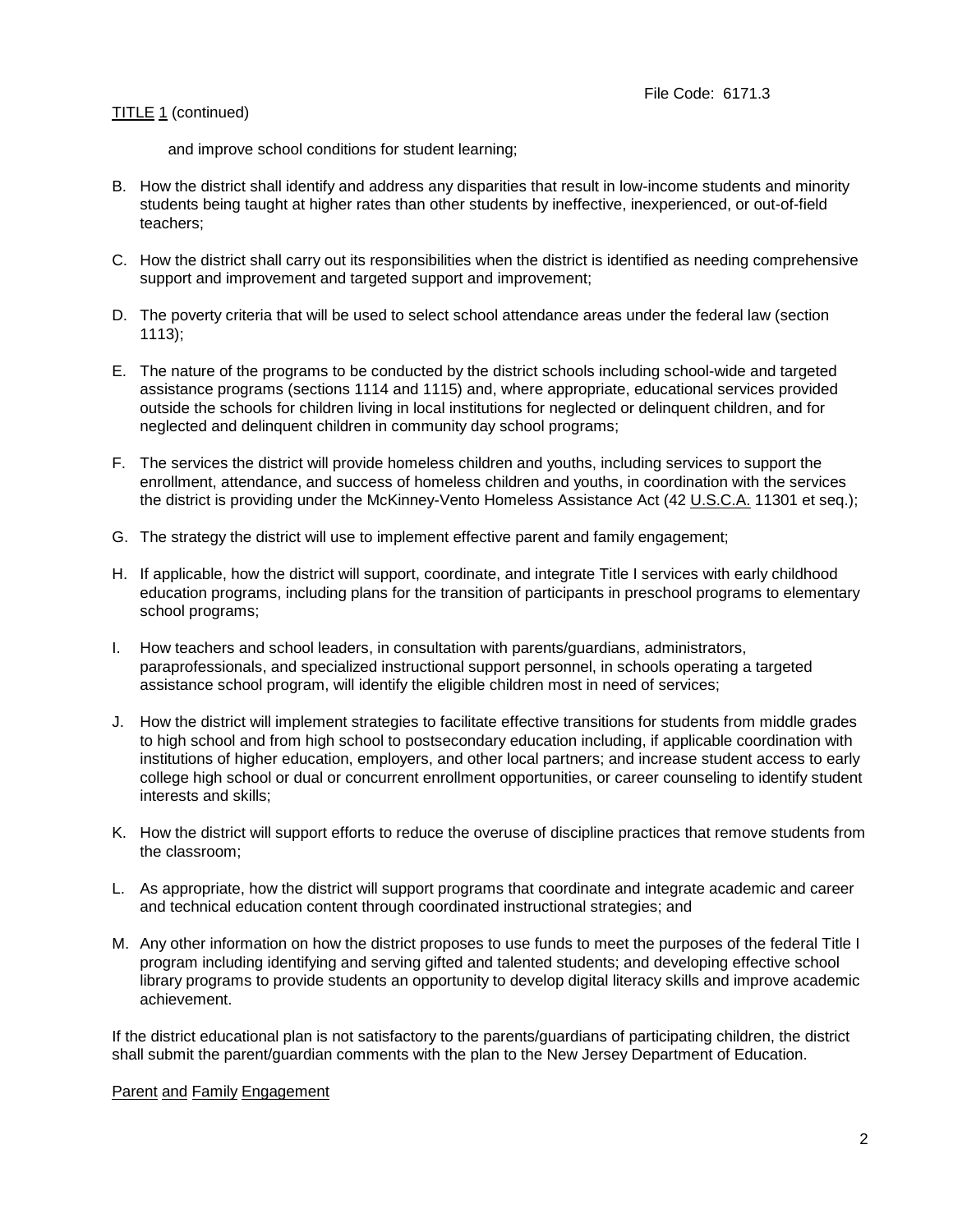The superintendent or his or her designees shall ensure that parents/guardians and family members are involved in developing the district Title I educational plan. The district shall provide the coordination, technical assistance, and other support necessary to assist and build the capacity of all participating schools within district in planning and implementing effective parent and family involvement activities to improve student academic achievement and school performance. In providing coordination, technical assistance, and other support, the superintendent or his or her designee may obtain meaningful consultation with employers, business leaders, and philanthropic organizations, or individuals with expertise in effectively engaging parents and family members in education. To the extent feasible and appropriate, parent and family engagement strategies shall be coordinated and integrated with other relevant Federal, State, and local laws and programs. The superintendent shall ensure that an annual evaluation of the content and effectiveness of the parent and family engagement policy is conducted annually.

Parents/guardians shall be involved in the activities of the schools. These activities may include establishing a parent advisory board comprised of a sufficient number and representative group of parents or family members of the district schools to adequately represent the needs of the district population for the purposes of developing, revising, and reviewing the board parent and family engagement policy.

## School Level Parent and Family Engagement

Each district school served by Title I funds shall convene an annual meeting at a convenient time, to which all parents/guardians of participating children shall be invited and encouraged to attend. The purpose of this meeting shall be to inform parents/guardians of programs and activities provided with Title I funds, to explain the federal requirements for participation in the federal Title I program, and inform parents/guardians of their right to be involved.

The building principal or his or her designee shall ensure that parents/guardians are involved, in an organized, ongoing and timely way, in the planning, review, and improvement of Title I programs. Parents/guardians shall be included in the planning, review, and improvement of the school parent and family engagement effort consistent with board policy for targeted assistance programs and/or the joint development of the schoolwide program plan.

A flexible number of meetings shall be offered, such as meetings in the morning or evening. Transportation, child care, or home visits, as such services relate to parental involvement may be provided with Title I funds.

The parents/guardians and family members of all participating children shall be invited to attend and participate in district Title 1 programs. The principal or his or her designee shall ensure opportunities are provided for the informed participation of parents and family members (including parents and family members who have limited English proficiency, parents and family members with disabilities, and parents and family members of migratory children), including providing information and school reports required by law in a format and, to the extent practicable, in a language parents/guardians understand.

Specifically, parents/guardians of participating children shall:

- A. Receive timely information about programs and activities provided with Title I funds;
- B. Receive a description and explanation of the curriculum in use at the school, the forms of academic assessment used to measure student progress, and the achievement levels of the New Jersey Student Learning Standards; and
- C. If requested by parents/guardians, be provided opportunities for regular meetings to formulate suggestions and to participate, as appropriate, in decisions relating to the education of their children, and respond to any such suggestions as soon as practicably possible.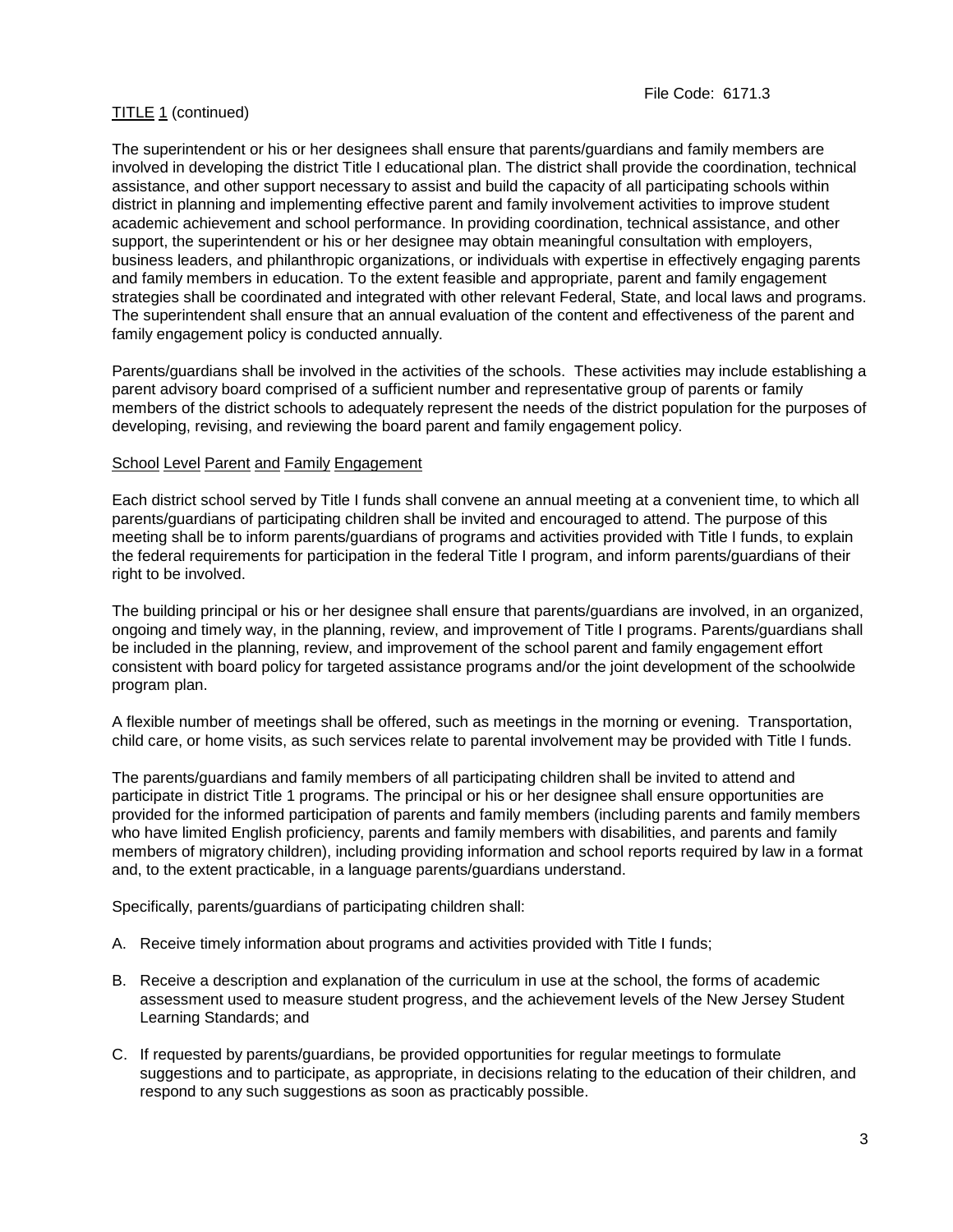If the schoolwide program plan is not satisfactory to the parents/guardians of participating children, the principal or his or her designee shall submit any parent/guardian comments with the schoolwide plan to the superintendent and the board.

This parent and family engagement policy shall be distributed to parents and family members of participating children.

## Building Capacity for Parent and Family Engagement

The superintendent shall ensure effective involvement of parents/guardians and implement appropriate measures to support a partnership among the schools, parents/guardians, and the community to improve student academic achievement. The superintendent or his or her designee shall ensure that each of the district schools shall at a minimum:

- A. Provide assistance to parents/guardians in understanding New Jersey Student Learning Standards, the New Jersey Department of Education approved statewide proficiency assessments, school administered assessments, the requirements under federal law, and how to monitor a child's progress and work with educators to improve the achievement of their children;
- B. Provide materials and training to help parents to work with their children to improve their children's achievement;
- C. Educate teachers, specialized instructional support personnel, principals, and other school leaders, and other staff, with the assistance of parents, in the value and utility of contributions of parents, and in how to reach out to, communicate with, and work with parents as equal partners, implement and coordinate parent programs, and build ties between parents and the school;
- D. Coordinate and integrate parent involvement programs and activities to the extent feasible, with other Federal, State, and local programs, including public preschool programs, and conduct other activities, that support involvement;
- E. Ensure that information related to school and parent programs, meetings, and other activities is sent to the parents of participating children in a format and, to the extent practicable, in a language the parents can understand; and
- F. Provide such reasonable support as requested by parents/guardians.

#### School-Parent Compact

High student achievement is a shared responsibility. Each school receiving Title I funds shall jointly develop a school-parent compact that outlines how parents, the entire school staff, and students will share the responsibility for improved student academic achievement and the means by which the school and parents will build and develop a partnership to help children achieve the State's high standards. Such compact shall:

- A. Describe the school's responsibility to provide high-quality curriculum and instruction in a supportive and effective learning environment that enables the children to meet the challenging State academic standards;
- B. Describe the ways in which each parent will be responsible for supporting their children's learning; volunteering in their child's classroom; and participating, as appropriate, in decisions relating to the education of their children and positive use of extracurricular time; and
- C. Address the importance of communication between teachers and parents/guardians on an ongoing basis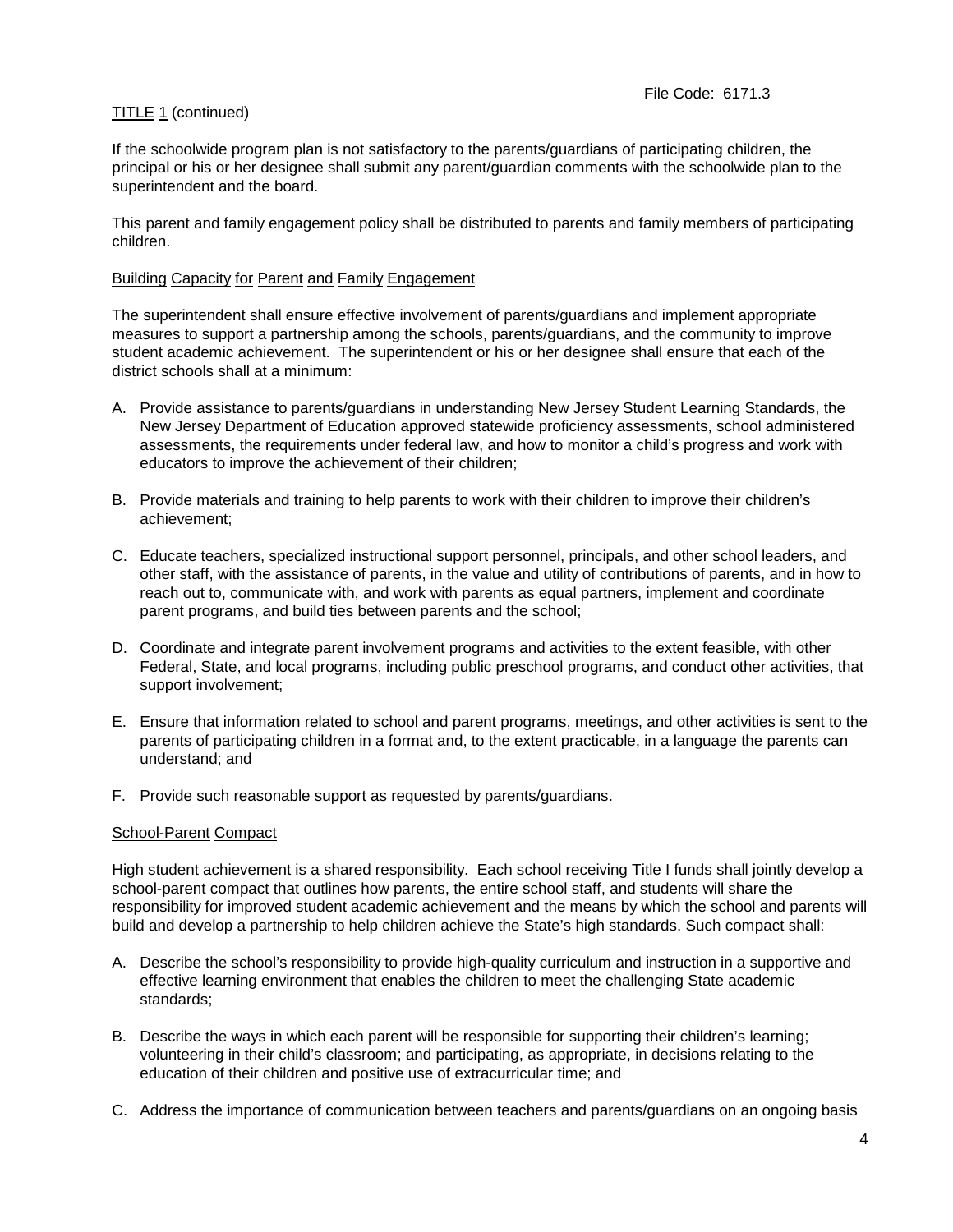through, at a minimum:

- 1. Parent-teacher conferences in elementary schools, at least annually, during which the compact shall be discussed as the compact relates to the individual child's achievement;
- 2. Frequent reports to parents on their children's progress;
- 3. Reasonable access to staff, opportunities to volunteer and participate in their child's class, and observation of classroom activities; and
- 4. Ensuring regular two-way, meaningful communication between family members and school staff, and, to the extent practical, in a language that family members can understand.

## **Annual Evaluation**

An annual evaluation of the content and effectiveness of the parent and family engagement policy in improving the academic quality of all schools shall be conducted with the meaningful involvement of parents and family members. The annual evaluation shall identify:

- A. Barriers to greater participation by parents in activities authorized with particular attention to parents who are economically disadvantaged, are disabled, have limited English proficiency, have limited literacy, or are of any racial or ethnic minority background;
- B. The needs of parents and family members to assist with the learning of their children, including engaging with school personnel and teachers; and
- C. Strategies to support successful school and family interactions.

The findings of the evaluation shall be used to design evidence-based strategies for more effective parental involvement, and to revise, if necessary, the parent and family engagement policy.

#### Comparability of Services

As a condition of receiving Title I funds, State and local funds shall only be used in the schools to provide services that, taken as a whole, are at least comparable to services in schools that are not receiving Title I funds. When all the schools of the district are served by Title I funds, the district will use State and local funds to provide services that, taken as a whole, are substantially comparable in each school. Comparability may be on a grade-span by grade-span basis or a school-by-school basis.

To be in compliance with the requirements of federal law the board of education shall establish a district-wide salary guide.

The board directs the superintendent to assign teachers, administrators, and other staff to the schools in such a way that equivalence of personnel is ensured among the schools. In addition, the board directs the superintendent to distribute curriculum materials and instructional supplies to the schools in such a way that equivalence is ensured among the schools.

## A. Equivalence

In order to meet the requirements for equivalence the board shall file with the New Jersey Department of Education a written assurance that the following has been established and implemented in the district:

- 1. A district-wide salary schedule;
- 2. A policy to ensure equivalence among schools in teachers, administrators, and other staff; and
- 3. A policy to ensure equivalence among schools in the provision of curriculum materials and instructional supplies.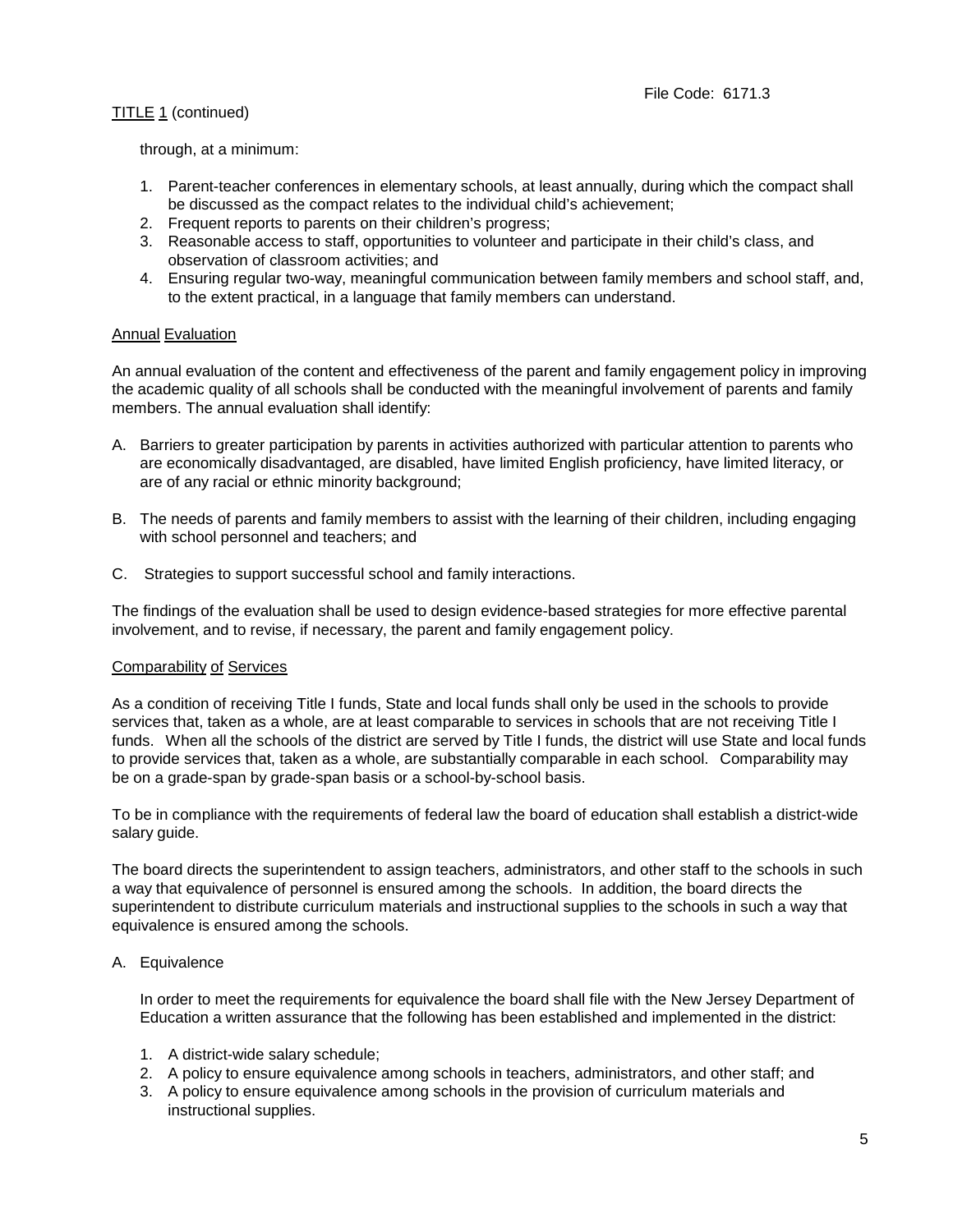### B. Determination of Expenditures

In the determination of expenditures per pupil from State and local funds, or instructional salaries per pupil from State and local funds, staff salary differentials for years of employment shall not be included in such determinations.

C. Exclusion

Unpredictable changes in student enrollment or personnel assignments that occur after the beginning of a school year shall be excluded in determining comparability of services.

#### D. Procedures and Records

The superintendent shall develop procedures for compliance with these requirements and maintain records that are updated biennially documenting the district's compliance.

#### Supplement not Supplant

The River Edge School District shall use Title I funds only to supplement and to the extent practical increase the level of funds that would, in the absence of Title I funds, be made available for the education of pupils participating in Title I or state compensatory education projects. In no case shall Title I funds be used to supplant those non-Title I or non-state compensatory education funds.

## Maintenance of Effort

The board of education will maintain a combined fiscal effort per pupil or aggregate expenditures of state and local funds with respect to the provision of the public education for the preceding fiscal year that is not less than 90% of the required amount of the combined fiscal effort per pupil or the aggregate expenditures for the second preceding fiscal year.

#### Eligibility for State and Federal Funds

The superintendent shall ensure that all requirements for receiving state and federal funds shall be fulfilled in an accurate and timely manner.

Control over such funds and title to all equipment and supplies purchased with such funds shall remain with the board of education. Procurement, control, use and disposition of equipment and supplies purchased with state/federal funds shall be in full compliance with the law.

#### General

The superintendent shall direct appropriate administrative personnel to pursue vigorously all possible sources of funding, either state or federal, that support such compensatory services, and shall keep abreast of all changes in the law which restrict or expand the district's use of state or federal funds.

Programs especially designed for migrant children shall be provided as necessary.

| Adopted:             | September 5, 1990                  |
|----------------------|------------------------------------|
| Revised:             | February 27, 1991, January 7, 2004 |
| NJSBA Review/Update: | September 2017, June 2018          |
| Readopted:           | September 26, 2018                 |